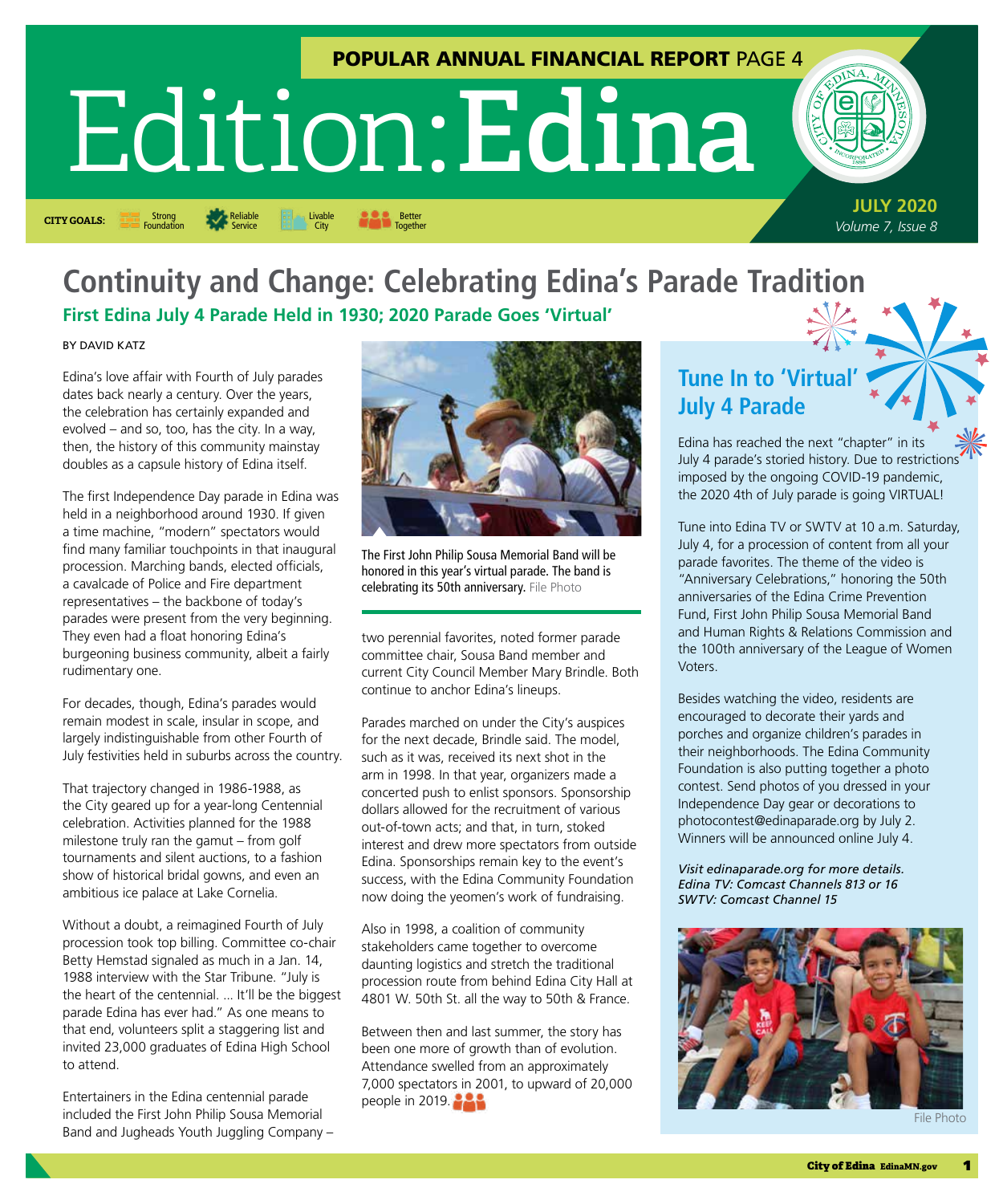# **Filing Period for Local Office Opens July 28**

## **Voters to Elect Mayor and Two City Council Members**

#### BY KAITLIN GAULT

Edina residents can file for local office between 8 a.m. Tuesday, July 28, and 5 p.m. Tuesday, Aug. 11, for the upcoming General Election Nov. 3. City offices open for election are Mayor and two seats on the City Council currently held by Mary Brindle and Mike Fischer. Those elected will serve from January 2021 to January 2025.

Filing for office is a step to get your name on a ballot and declare your intention to run. Candidates must file in person with the City Clerk at City Hall, 4801 W. 50th St. A packet and campaign manual are available at [EdinaMN.gov/Elections.](http://EdinaMN.gov/Elections) The filling fee is \$5, or candidates can present a petition with 500 signatures of eligible voters in place of the fee.

The deadline to withdraw from the election is 5 p.m. Thursday, Aug. 13. After that date, all names will appear on the ballot.

The Mayor and City Council are responsible for the strategic direction of the City government through policies and ordinances that are carried out by the City Manager. The City Council is responsible for budgeting and taxation, and is accountable for listening and making decisions on behalf of the residents of Edina.

Those elected in November will take the oath of office Tuesday, Jan. 5, 2021, joining Council Members Ron Anderson and Kevin Staunton on the City Council.

*For more information about the election or filing for office, contact City Clerk Sharon Allison at [SAllison@EdinaMN.gov](mailto:SAllison@EdinaMN.gov) or 952-826-0408.*

# **Stay Informed About the City's Response to COVID-19!**



Sign up for text notifications by texting EDINA to **57838**

# BY THE NUMBERS **Report a Problem on Edina 311**

**Use the Edina 311 app or go through the City's website at [EdinaMN.gov/Edina311](http://EdinaMN.gov/Edina311) to report concerns and feedback regarding issues such as animal control, damaged mailbox or sod, fire hydrant maintenance, streets or parks issues, overgrown vegetation, standing water and more. Code violations were recently added to the tool. These can include concerns about parked vehicles, boats, RVs and lighting. Residents are encouraged to send a photo with their submission.** 

**EDINA** 



**Number of City topics residents can give feedback about.** 

**The app has been downloaded 937 times from the App Store or Google Play.** 





**The top three topics that people report a problem under:** 



– COMPILED BY KAYLIN EIDSNESS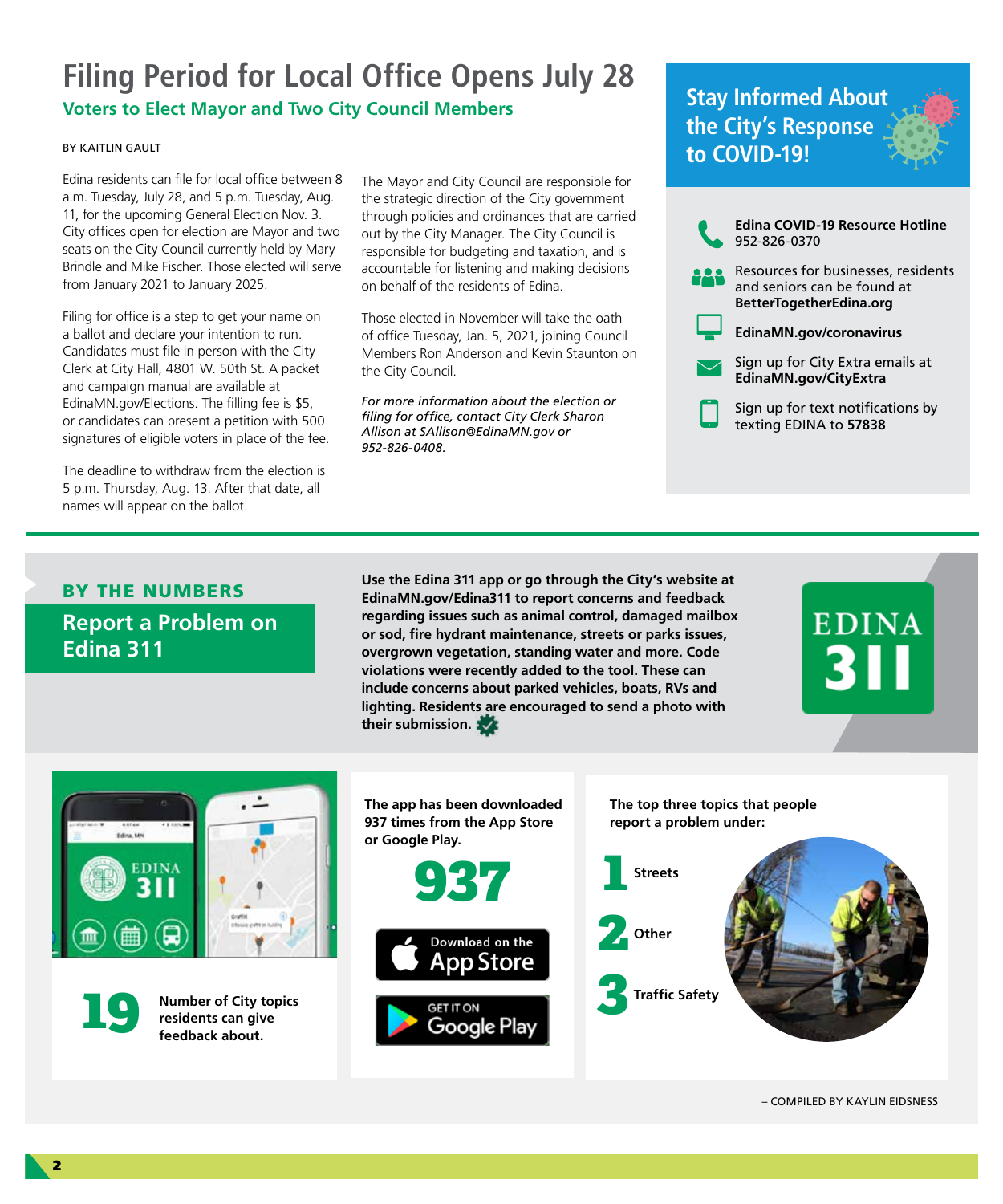# **City Council Bans Sale of Flavored Tobacco Products**

# **Sept. 1 Ban Aimed to Curb Youth Vaping**

#### BY JENNIFER BENNEROTTE

Flavored tobacco products cannot be sold in Edina after Aug. 31.

In response to the increase in use of vaping products by youth and the recent outbreak of vaping injuries, the Community Health Commission recommended the City revise its tobacco ordinance to ban the sale of flavored vaping products. Community Health Administrator Jeff Brown took it one step further, recommending a ban on the sale of any flavored tobacco products.

"This ban builds on the passage of the City's Tobacco 21 ordinance and continues to show the City's commitment to the health of residents of Edina, including those targeted by the marketing of flavored tobacco and vaping products, such as people with low income, young people and people of color," Brown said.

The City Council approved the ordinance change at its June 16 meeting. The ban goes into effect Sept. 1, impacting fewer than 20 retailers in Edina that currently sell tobacco.

In other business last month, the City Council:

- Renewed the City's service contract with DARTS for the CloverRide circulator bus for another year. The bus will continue to operate on demand on Fridays until DARTS determines regular service can be safely resumed. At that time, the south loop in the Southdale area will resume route service and the north loop in the 50th & France and Grandview areas will be discontinued due to lack of demand.
- Approved the sale of \$5.26 million in General Obligation Bonds to finance the City's 2020 street reconstruction and utility improvement projects. Piper Sandler and Company was awarded the sale with an interest rate of just over 1 percent.
- Directed the Human Rights & Relations Commission to lead a community conversation about race, justice and policing in Edina.

*The Edina City Council will next meet [Tuesday, July](http://EdinaMN.gov) 17. For more information, visit EdinaMN.gov.* 

## **UPCOMING EVENTS**

#### **Wednesday, July 8, 7 p.m.** Planning Commission meeting, Virtual

**Thursday, July 9, 7 p.m.** Energy & Environment Commission meeting, Virtual

**Tuesday, July 13, 6:30 p.m.** Community Health Commission meeting, Virtual

**Wednesday, July 14, 7 p.m.** Parks & Recreation Commission meeting, Virtual

**Thursday, July 16, 6 p.m.** Transportation Commission meeting, Virtual

**Tuesday, July 21, 7 p.m.** City Council meeting, Virtual

**Wednesday, July 22, 7 p.m.** Planning Commission meeting, Virtual

**Watch City Council, Housing & Redevelopment Authority and Planning Commission meetings live:**

- Edina TV (Comcast Channels 813 or 16)
- [Facebook.com/EdinaMN](http://Facebook.com/EdinaMN)
- "Watch a Meeting" web page at [EdinaMN.gov/LiveMeetings](http://EdinaMN.gov/LiveMeetings)

*For audio recordings of all other meetings, submit a data request at [bit.ly/EdinaData](http://bit.ly/EdinaData). For a complete listing of meetings and events, visit [EdinaMN.gov](http://EdinaMN.gov).*



## **RECTIVITY BOX IS RECREATION DELIVERED TO YOUR DOOR**

Brothers Henry, 6, and Calvin, 3, open the Bright & Bold RECtivity Box at their home in Edina. Bring the excitement into your home by choosing from different box themes like Summer STEM and Music in the Making. Pick out which #RECtivityBox is right for your family and order online at [EdinaMN.gov/RECtivity](http://EdinaMN.gov/RECtivity). Photo by Kaitlin Gault  $\sim$ 

# **City of Edina Goals**

**The City of Edina has four budget goals. Look for the goal icons throughout this publication to read stories about how the City is working to meet these goals.**



**Reliable Service:** Maintain service levels that best meet the needs of the community.

**Livable City: Plan for connected** and sustainable development.

**Better Together:** Foster an inclusive and engaged community.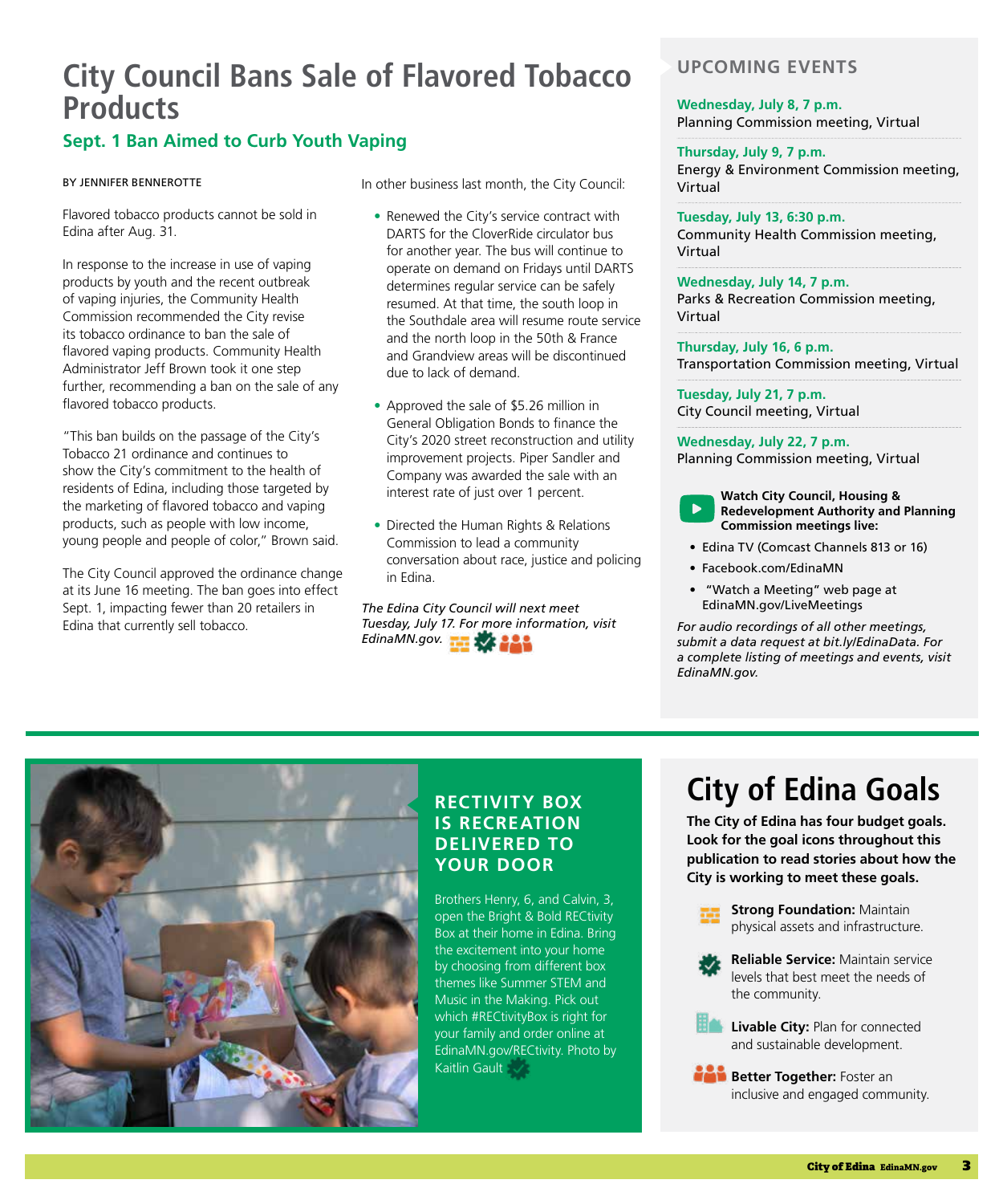# POPULAR ANNUAL FINANCIAL REPORT 2019



# **Tax Base Diversification Helps Edina Weather Economic Storms**

## **City Has Solid Base to Limit Impact of Coronavirus Fallout**

#### BY DEBBIE TOWNSEND

The estimated market value of Edina's more than 20,000 properties totaled \$13.3 billion in 2020, according to City Assessor Bob Wilson.

That gives Edina the fourth-largest tax base in Hennepin County, one that has steadily grown since the 2008 recession. But what makes Edina's unique is its diversification in a way that shields the City from wild economic swings.

Three-quarters of the value is in residential property, and much of that is higher-end properties less susceptible to ups and downs in the economy. Seventeen percent is commercial/ industrial and 9 percent is apartments.

Even at the low point following the 2008 recession, the average median home value in Edina was down less than 10 percent, compared to many cities that saw drops of 20, 30 or even 50 percent. While some communities are still struggling to get back to their pre-recession levels, Edina's median housing price in 2020 is 25 percent higher than before the recession.

"Historically, we have not seen these dramatic declines in tax base," said Finance Director Don Uram.

That diversification and history could be important as coronavirus weighs on the

economy. The National Association of Realtors Research Group, along with many financial experts, has predicted that COVID-19 will have the biggest hit on retail and office properties with stores closing and less demand for office space. The travel industry has been hammered already.

While Edina has retail and office properties that could be affected, retail-heavy communities that also have lots of hotels, such as Bloomington, have a much murkier outlook.

If a city's estimated market value falls, the tax rate has to rise to keep revenue levels up to pay for schools, roads and services. People end up paying more in taxes on property that is worth less. Often, due to limits on tax rate increases, they also see cuts in services, which lowers the attractiveness of that community to homebuyers and businesses.

While Uram can't predict exactly how Edina will be affected by coronavirus, he believes the City's tax base will provide a solid foundation through this crisis.

"From a tax base perspective, Edina is in a great place," Uram said.

*For more information, contact Uram at 952-826-0414 or [DUram@EdinaMN.gov.](mailto:DUram@EdinaMN.gov)*



**Assessment Year**

The City of Edina reports financial year-end results in its Comprehensive Annual Financial Report (CAFR). This report summarizes significant data from select funds in the Dec. 31, 2019 CAFR and is consistent with Generally Accepted Accounting Principles. For a complete review of the City's financial position for 2019, consult the CAFR, available at [EdinaMN.gov/Finance.](http://EdinaMN.gov/Finance)

## **City of Edina Directory**

**City Council**

**Mayor**  Jim Hovland – 612-874-8550

#### **Council Members**

Ron Anderson – 952-833-9549 Mary Brindle – 952-941-7746 Mike Fischer – 952-833-9569 Kevin Staunton – 952-836-1020

#### **Executive Leadership Team**

**City Manager** Scott Neal – 952-826-0401

**Assistant City Manager** Lisa Schaefer – 952-826-0416

**Communications Director** Jennifer Bennerotte – 952-833-9520

**Community Development Director** Cary Teague – 952-826-0460

**Engineering Director** Chad Millner – 952-826-0318

**Finance Director** Don Uram – 952-826-0414

**Fire Chief** Tom Schmitz – 952-826-0332

**Human Resources Director** Kelly Curtin – 952-826-0402

**I.T. Director** Ryan Browning – 952-826-0434

**Parks & Recreation Director** Perry Vetter – 952-826-0430

**Police Chief** Dave Nelson – 952-826-1610

**Public Works Director** Brian Olson – 952-826-0311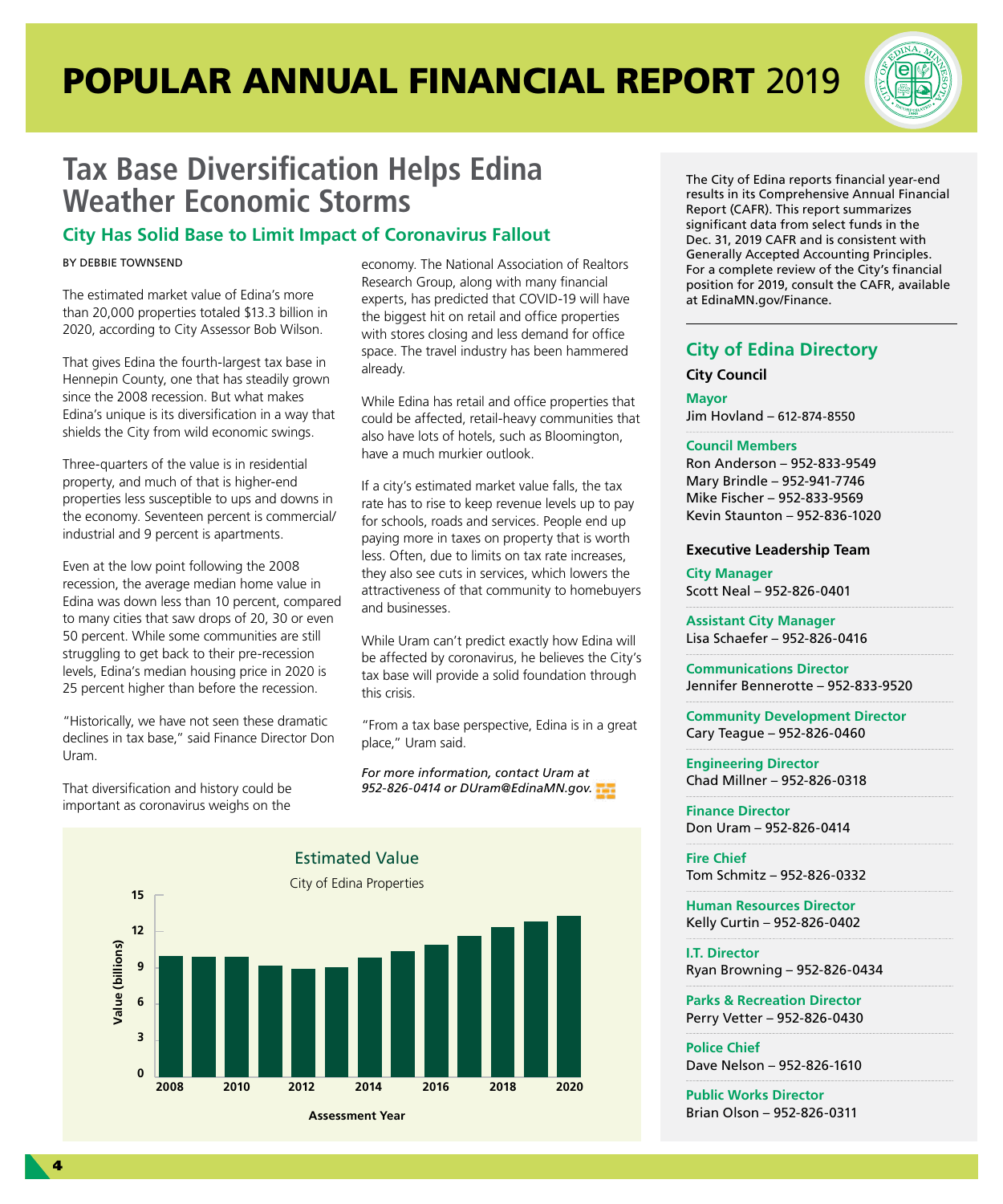# **Ramp Improvements, New Apartments and Retail Space Refresh Market Street**

## **Business Owners and Visitors Take Advantage of New Public Spaces**



**The Center Ramp was completed as a part of Nolan Mains at 50th & France last fall.** Photo by Kaylin Eidsness

#### BY KAYLIN EIDSNESS

After five years of planning and two years of construction, the project to transform Market Street in downtown Edina has wrapped up.

"The City and Housing & Redevelopment Authority (HRA) are proud to see the beginning of a new chapter at 50th & France," said Economic Development Manager Bill Neuendorf. "Market Street has been transformed into a vibrant place that welcomes residents, customers and clients."

In December 2016, Buhl Investors and Saturday Properties were selected by the HRA to improve public parking and add vitality to this sleepy portion of 50th & France. Construction of the \$12 million expansion of the North Ramp was completed during the winter of 2018. The new Center Ramp and public amenities were paid for by the developers as a part of the \$74 million project. The City issued a \$10.1 million tax-increment financing note to the developer to reimburse them for qualified costs of the project. Construction was completed on the Center Ramp along with Nolan Mains during the winter of 2019.

As of April, 75 percent of the Nolan Mains apartments were occupied and about 25 percent of the 35,000 square feet of new commercial space is committed. 50th & France already features more than 175 retailers, restaurants and professional services.

John Breitinger sits on the 50th & France Business & Professional Association Board of Directors and has owned property in the area since 1985.

"The first quarter of this year, we saw things actually performing the best they have in the last three years," said Breitinger. "There's an energy with more people there more hours of the day and it's definitely making a difference."

Rachel Thelemann, Executive Director of the 50th & France Business & Professional Association, said they're excited to engage the community with their new retail and outdoor plaza space.

"We look forward to offering fun programming for the community and families," she said.

*For more information on the construction project, visit [EdinaMN.gov](http://EdinaMN.gov) or contact Neuendorf at 952-826-0407. For more information on 50th & France, visit 5[0thandfrance.com.](http://thandfrance.com)*

# **Braemar Arena Invests in an Efficient Future**

#### **Energy Upgrades Save Operating Costs and Time**

#### BY KAITLIN GAULT

Over the span of a year and a half, Braemar Arena received a major overhaul to improve its energy efficiency and upgrade old systems and failing equipment.

Out of the 25 largest buildings owned and maintained by the City of Edina, Braemar Arena was ranked in the top five for inefficiencies. Realizing this, the Arena and City's Sustainability Division decided to participate in a recommissioning study in 2017 with the Center for Energy Efficiency, which recommended 26 energy conservation opportunities.

"We came to the decision that instead of being reactive to breaking equipment and failing systems, we need to be proactive and include sustainability with the solution," said Braemar Arena & Field General Manager Chad Eischens. "I can tell you we are spending a lot less time and money fixing burned out rink lights."

From the study, 18 recommendations have been completed, two were attempted and proven unsuccessful, and six have not yet been attempted due to high cost.

"We were strategic with implementing the recommendations," said Eischens. "We dialed into the payback timeframe and the return on investment."

After starting the process in 2018, staff continued in 2019 with updates, including additional LED lighting rink improvements, replacing the water heater, installing a low e-ceiling in the south arena, and installing a variable frequency drive to allow different pumps and fans to operate at different speeds. The City's Sustainability Fund and part of the Arena's Fund were used to pay \$122,813 for 2019 projects. Staff also made a concerted effort to partner with local utility companies to obtain rebates.

When it comes to seeing the value of the investments in real time, the robust recommission effort and resolution of the completed items have positively impacted the building operations in kilowatts, maintenance cost and natural gas use. The Arena is spending less money and staff time on equipment repairs, and customers have said they enjoy the new lighting and say the quality and consistency of the ice has improved.

*For more information about Braemar Arena, visit [BraemarArena.com](http://BraemarArena.com) or call 952-833-9500.*



Braemar Arena Reduction in Annual Utility Cost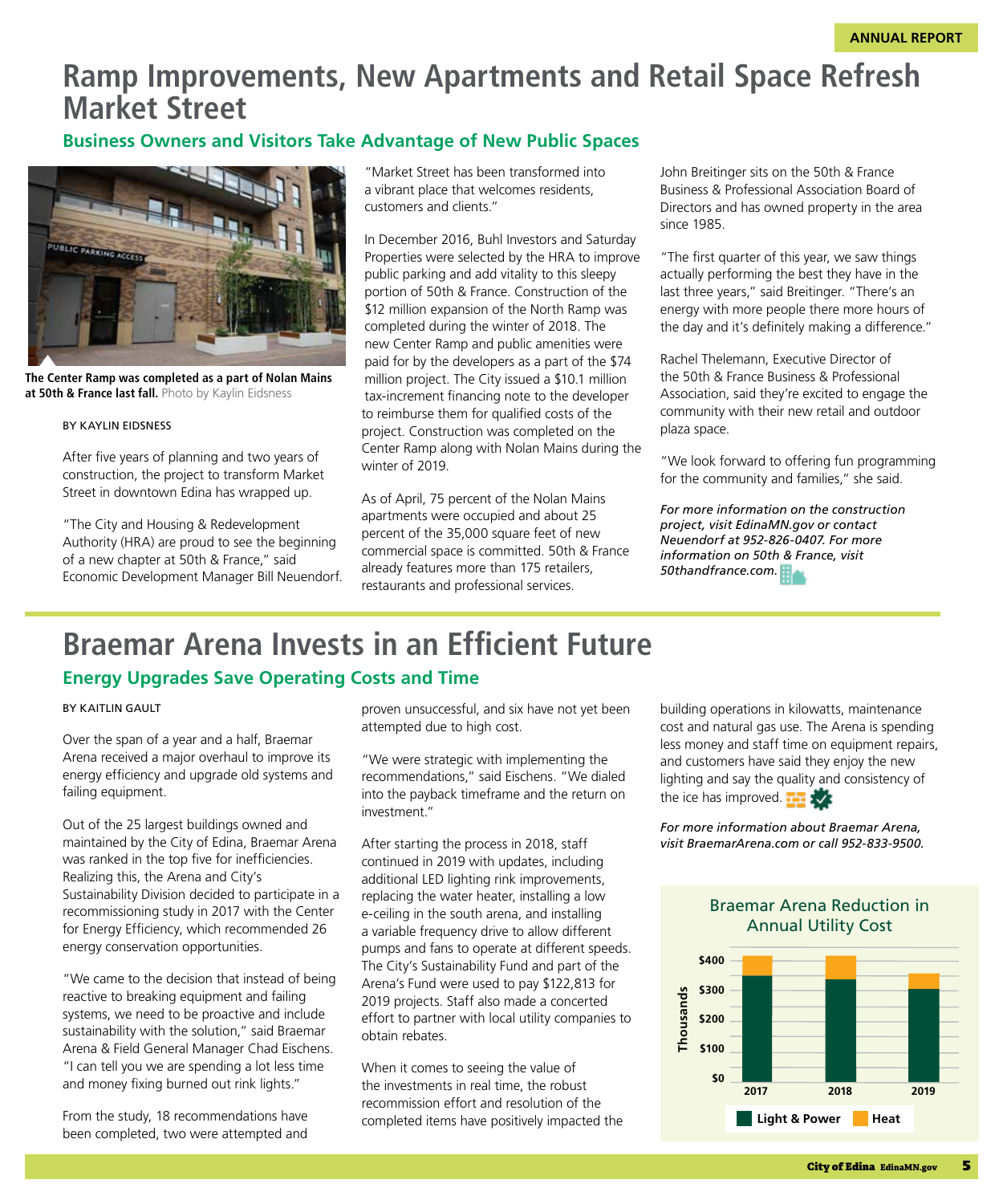# **First Season at Renovated Braemar Golf Course Sees Increased Play**

## **New Amenities and Technology at Golf Dome Increase Revenue**

#### BY KAITLIN GAULT

The City of Edina's new Championship 18 at Braemar Golf Course opened for the season May 18, 2019, after its renovation debut to golfers across the region. The Championship 18 was the last piece of a \$7.5 million renovation at Braemar Golf Course, 6364 John Harris Drive, that included new putting and chipping practice areas, remodeled pro shop and the new outdoor Braemar Courtyard for games and events.

The decision to renovate the tired 27-hole course and consolidate golf operations to concentrate on core assets was a financial one. The City was losing between \$265,000 and \$360,000 annually due to deferred maintenance and major issues like an outdated irrigation system.

The goals of the redesign, led by Richard Mandell Golf Architecture, supported the emphasis on creating a course for all ages and abilities. The new design features the removal of gender-linked markers and addition of family-friendly improvements to the Braemar Courtyard, among other changes.

After waiting two seasons for construction and grow-in, golfers were eager to test out the completely transformed 6,884-yard golf course designed to create strategic options for all talent levels. In its first season, Braemar generated \$2,876,441 in revenue and hosted 60,511 total rounds of golf.

Braemar Golf Course General Manager Joe Abood said the first season went extremely well.

"Play was up on days we were open, and we were scheduled to be at capacity most of the time," Abood said. "The course matured nicely, and it continued to improve throughout the season. Conditions-wise, it kept getting better."

The course sold 60,488 buckets at the driving range, which brought in \$413,003 in revenue. Before the range was closed in 2017, it sold only \$330,053.

While there wasn't a tee time to spare, the course also experienced external factors that impacted revenue. "We had some weather issues," Abood said. "It was the second-wettest year in Minnesota recorded history, which hurt play. We were scheduled almost every day to be at capacity, but the weather was a challenge."

Braemar Golf Dome, 7420 Braemar Blvd., increased revenue and the overall visitor experience by making strategic investments in 2019. The facility upgraded tee dividers, installed seating behind stalls, expanded its contract to allow the sale of alcohol, added additional parking and became a Toptracer Range facility. The Dome generated total revenue of \$519,374 in 2019.

Listening to visitors' feedback and recognizing the shift from customers solely seeking a practice facility to also wanting more entertainment, the City decided to offer onsite





**After closing for two full seasons for a complete course renovation, the Championship 18 at Braemar Golf Course opened for play May 18, 2019.** Photo by Peter Wong

food service and alcohol sales at the Dome. Red River Kitchen now provides both.

Anticipating an increase in visitors from the new Toptracer Range technology, the City spent \$60,000 from the Golf Course Fund to increase the Dome's parking lot capacity. Staff was correct with their predictions. From November through December with the new Toptracer technology, the Dome made \$174,987 in revenue. In 2018 during the same two months, it made \$99,784.

Just three months after the technology debuted at the facility, the Dome became one of Toptracer Range's top facilities in participation and usage globally. That same month, the Dome had a record month in customer visits and revenue.

"We know our customers were looking for that upgraded experience, and this technology has really added to the overall value of our facility," said Abood. "The Braemar Golf Dome is one of the only indoor driving ranges in Minnesota equipped with Toptracer Range, the same balltracking technology the pros use."

From January through mid-March 2020, the Dome generated \$477,960 in revenue, a significant increase from the \$311,679 revenue in 2019 in the same months. Due to the COVID-19 pandemic, the Dome was forced to close a few weeks early for the season on March 13.

*For more information, visit [www.BraemarGolf.com](http://www.BraemarGolf.com) or call 952-903-5750.*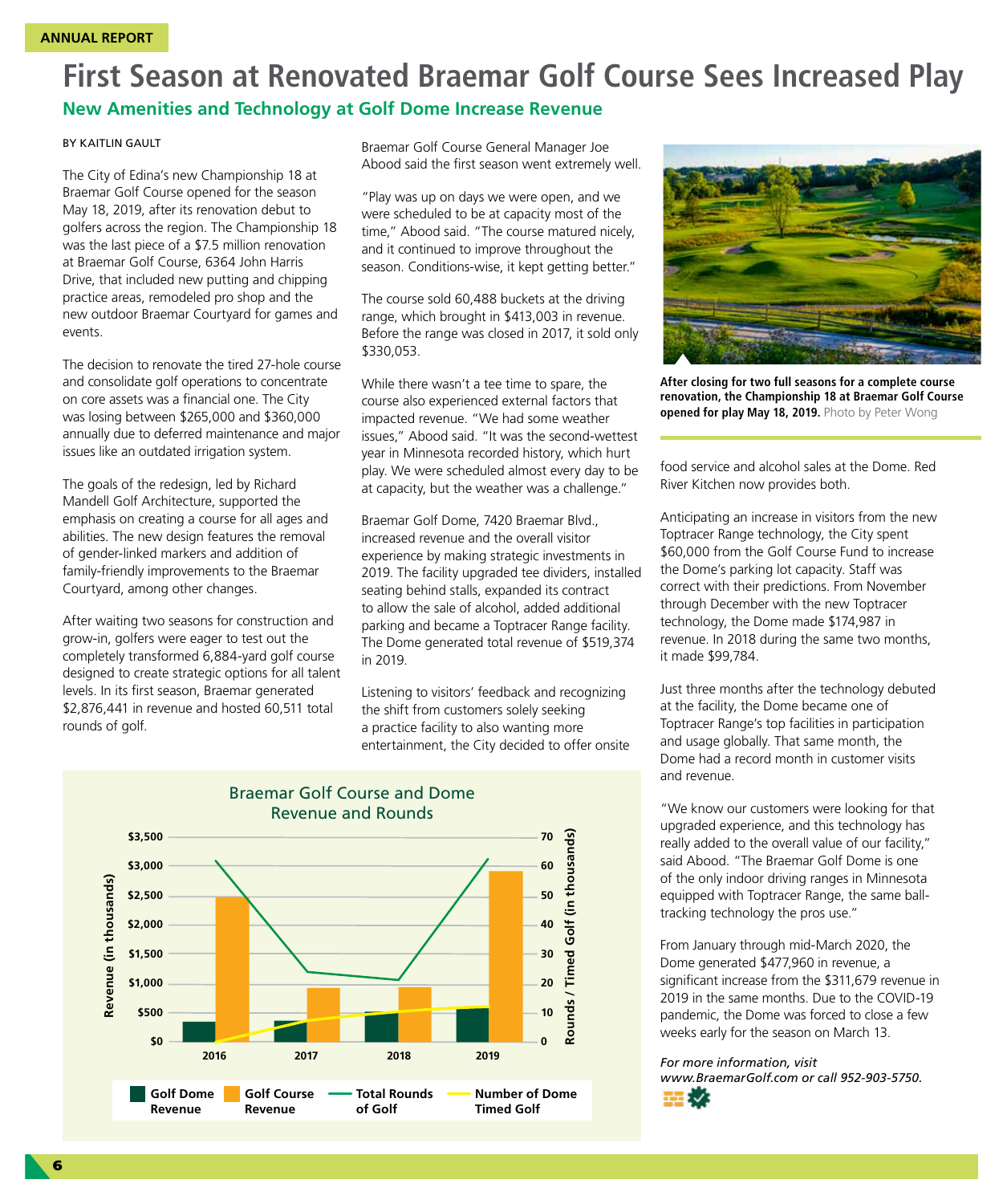# **Governmental Funds**

|                                                                                                                  | 2018 | 2019                                         | 11 P |
|------------------------------------------------------------------------------------------------------------------|------|----------------------------------------------|------|
| Taxes                                                                                                            |      | $$38,198,624$ $$39,998,919$ $\triangle$ \$1, |      |
| The collection of the state of the state of the state of the state of the state of the state of the state of the |      |                                              |      |

# **Governmental Fund Revenues**

| Taxes                        | \$38,198,624 | \$39,998,919 | ▲ \$1,800,295                    |
|------------------------------|--------------|--------------|----------------------------------|
| Tax Increment<br>Collections | \$4,997,706  | \$5,447,108  | ▲ \$449,402                      |
| Special Assessments          | \$4,747,205  | \$4,741,557  | $\blacktriangledown$ \$5.648     |
| Licenses and Permits         | \$5,912,757  | \$5,183,754  | $\blacktriangledown$ \$729.003   |
| Intergovernmental            | \$5,124,573  | \$3,687,620  | $\blacktriangledown$ \$1,436,953 |
| <b>Charges for Services</b>  | \$4,898,548  | \$5,431,941  | ▲ \$533.393                      |
| <b>Fines and Forfeits</b>    | \$1.122.426  | \$1.097.122  | $\blacktriangledown$ \$25,304    |
| Miscellaneous                | \$2,511,838  | \$3,078,583  | ▲ \$566,745                      |
| <b>Totals</b>                | \$67,513,677 | \$68,666,604 | $\triangle$ \$1.152.927          |

**2018 2019 Difference**

# **Governmental Fund Expenditures**

|                      | 2018         | 2019                      | <b>Difference</b>                         |
|----------------------|--------------|---------------------------|-------------------------------------------|
| General Government   | \$21,523,784 |                           | $$15,171,968$ $\triangledown$ \$6,351,816 |
| <b>Public Safety</b> | \$21,156,896 | \$25,163,672 \\$4,006,776 |                                           |
| <b>Public Works</b>  | \$13,917,199 |                           | \$15,301,476 \\$1,384,277                 |
| Parks                | \$5,994,213  |                           | \$8,047,901 1 \$2,053,688                 |
| Debt Service         | \$7,622,963  | \$7,702,002               | ▲ \$79,039                                |
| <b>Totals</b>        | \$70,215,055 |                           | \$71,387,019 \\$1,171,964                 |

Governmental Fund Revenues Comparison



Governmental Fund Expenditures Comparison



Detailed in the graphs provided are the 2019 and 2018 total revenues and expenditures for all the governmental funds. Expenditures are presented by function, while revenues are presented by category. At the end of the current fiscal year, revenues and expenditures totaled \$68.7 million and \$71.4 million respectively, for an overall decrease in fund balance before other financing sources of \$2.7 million.

Revenues came in 2 percent, or \$1.2 million higher than 2018. The increase is primarily attributed to \$1.8 million more collected for taxes. The increase in taxes is the result of an increased General Fund operating levy that provides funding to continue existing services levels. Taxes, which are made up of property, franchise and lodging taxes, remain a heavily relied on revenue source for governmental operations, making up 58

percent of all governmental fund revenues and 67 percent of the General Fund. Tax increment collections increased due to more being received in the Southdale 2 Tax Increment Financing district than anticipated. Licenses and permits as well as intergovernmental revenue were down in 2019. Licenses and permits is dependent upon the number and valuation of residential/commercial projects; intergovernmental revenue fluctuates based upon the infrastructure projects and their related Municipal State Aid (MSA) in any given year. Charges for services was up due to a change in billing provider for ambulance services at the end of 2018. The increase in miscellaneous revenues is due to investment income as the result of better economic conditions.

Expenditures came in 2 percent, or \$1.2 million higher than 2018. The increase is attributed to

a decrease in general government (\$6.4 million) offset by increases in public safety (\$4 million ), Public Works (\$1.4 million) and parks (\$2.1 million). The general government is lower because 2018 had substantial capital outlay expenses related to the expansion of the north parking ramp in the 50th & France 2 TIF District (\$10.5 million). 2019 had lower capital outlay of \$4.1 million mostly attributable to the \$2.9 million land purchase of 4100 W. 76th St. out of the Southdale 2 TIF District. The public safety increase is due to the purchase of three new fire trucks (\$2 million), along with the addition of four new fire positions and increased costs of services due to inflation. The Public Works increase is mostly driven by the purchase of three new snow plows and an asphalt patching truck (\$905,000). Likewise, the increase in parks is mostly driven by capital outlay for the Arden Park shelter and Fred Richards project (\$2 million).